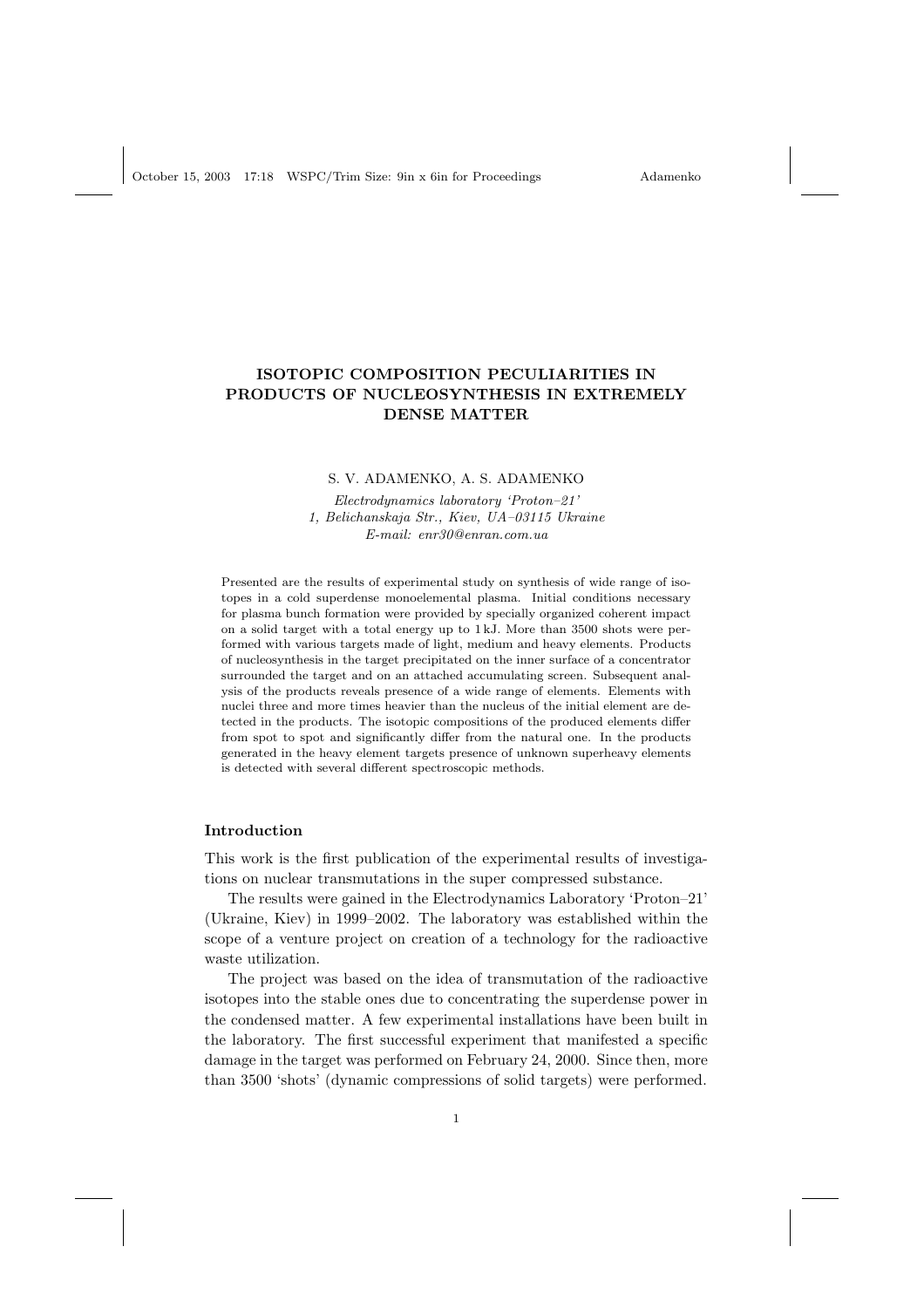$\overline{2}$ 

## 1. Multinuclear reactions in superdence substance

## 1.1. Experiment

The main experimental setup realizes the consecutive space–time energy compression and is capable to impact up to 1 kJ of energy during the pulse time less than 100 ns. The electron beam is employed as an intermediate energy compressor. At the last stage, the energy is compressing in the solid concentrator surrounding the solid micro target. The specific dimension of the concentrator is about one millimeter.

The target evaporates as a result of dynamic compression ('shot'). Products precipitate on the internal walls of the concentrator and on the special accumulating screen. The precipitated products have the form of irregularly scattered drops, beads, films, etc.

#### 1.2. Analysis

Precipitated products were analyzed to determine their isotopic and elemental compositions. The analytical methods employed were:

- EPMA electron probe microanalysis;
	- AES Auger-electron spectroscopy;
	- SIMS secondary ion mass spectrometry;
	- LMS laser mass spectrometry;
	- RBS Rutherford back scattering of accelerated alpha–particles.

As a rule, each sample was analyzed in some different spots. Some regions (spots) were also analyzed by different methods. Summary of the samples and probes analyses is listed in Table 1.

In addition to the measurement of isotopic and elemental composition of products precipitated on the surfaces of the concentrator and screen, the distribution of elements in depth of the accumulating screen was measured. Altogether 13143 analyses of different samples and different sample spots were performed and registered in databases.

## 1.3. Main results of elemental and isotopic composition analysis

Analyses show that the products contain a wide spectrum of the light, medium and heavy chemical elements absent in the initial materials involved in the process of nuclear transformation.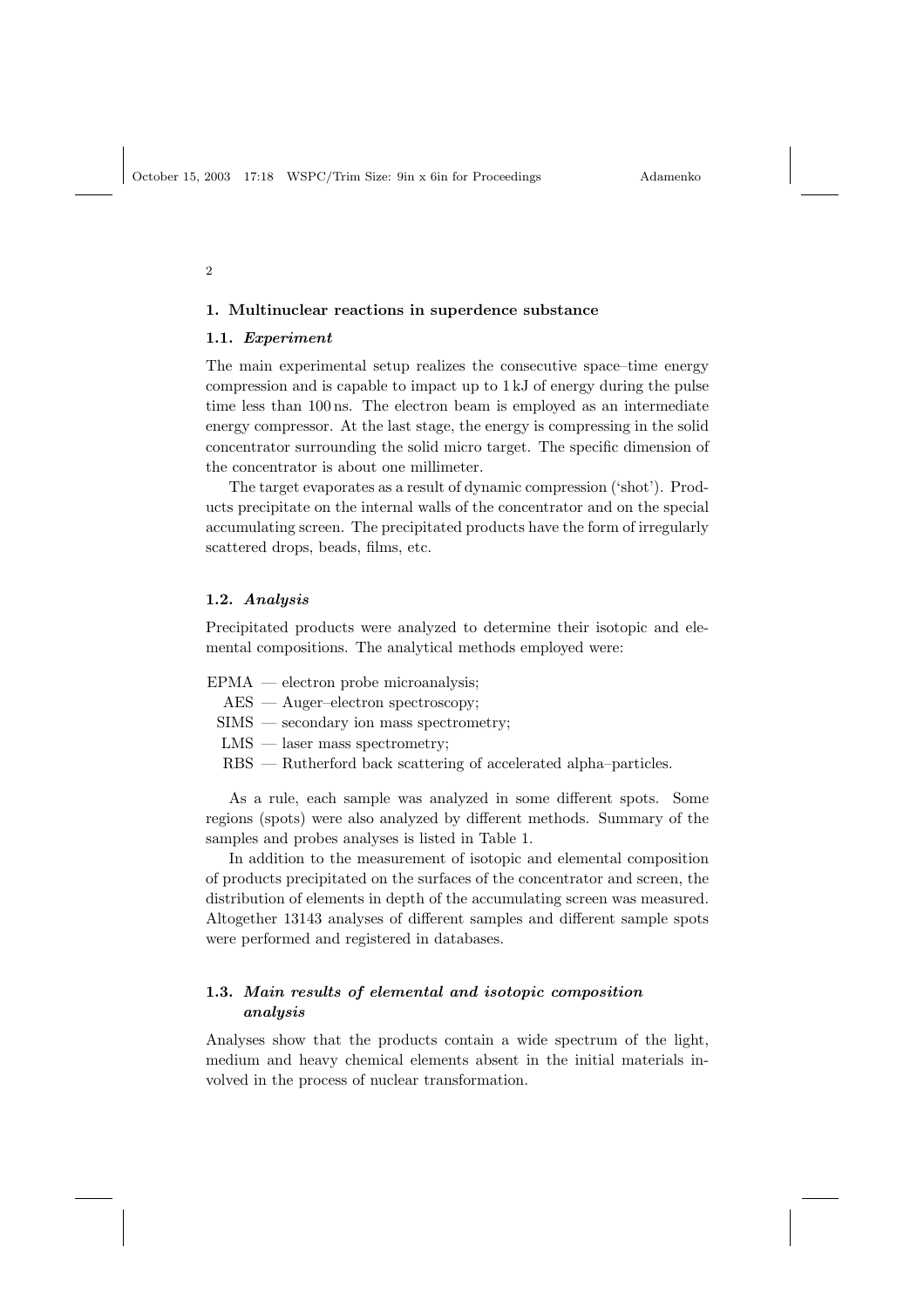| Method            | num. samples             | num. of probes |
|-------------------|--------------------------|----------------|
| <b>EPMA</b>       | 607                      | 8936           |
| LMS               | 20                       | 297            |
| <b>AES</b>        | 21                       | 1303           |
| <b>SIMS</b>       | 20                       | 399            |
| <b>RBS</b>        | 40                       | 40             |
| EPMA+LMS          | 38                       | 1227           |
| EPMA+AES          | 39                       | 1260           |
| EPMA+SIMS         | 19                       | 487            |
| EPMA+LMS+AES      | $\overline{\mathcal{A}}$ | 164            |
| EPMA+LMS+SIMS     | $\overline{2}$           | 57             |
| EPMA+AES+SIMS     | 6                        | 260            |
| EPMA+LMS+AES+SIMS | 1                        | 43             |
| $LMS+AES$         | 1                        | 29             |
| $AES + SIMS$      | $\overline{2}$           | 28             |
| total EPMA        | 716                      | 10845          |
| total LMS         | 66                       | 1001           |
| total AES         | 74                       | 1118           |
| total SIMS        | 50                       | 527            |
| total RBS         | 40                       | 40             |
| <b>TOTAL</b>      | 946                      | 13531          |

Table 1. List of analytical methods and number of analyses.

This fact is illustrated in Fig. 1. In the figure, the elemental composition of contamination of the target material (chemically pure copper) and the abundances of detected elements in the products deposited on the accumulating screen are presented.

The initial composition (a) was measured with the most sensitive apparatus — a mass spectrometer of glow discharge VG 9000 (VG Elemental, UK), sensitivity from 100 % to ppt level in a single analysis. Elemental compositions of the products in the same screen after one shot were measured with three different apparatus: (b) EPMA analyzer REMMA–102 (Ukraine), analyzed were 417 beads and 113 spots of 0.3 mkm diameter; (c) SIMS analyzer IMS 4f (CAMECA, France), 5 squares 250 mkm on side and depth of 0.1 mkm; (d) Auger spectroscope JAMP–10S (JEOL, Japan) 24 spots of  $5...25 \text{\AA}$  depth.

As it can be seen from Fig. 1, both the light elements (with the mass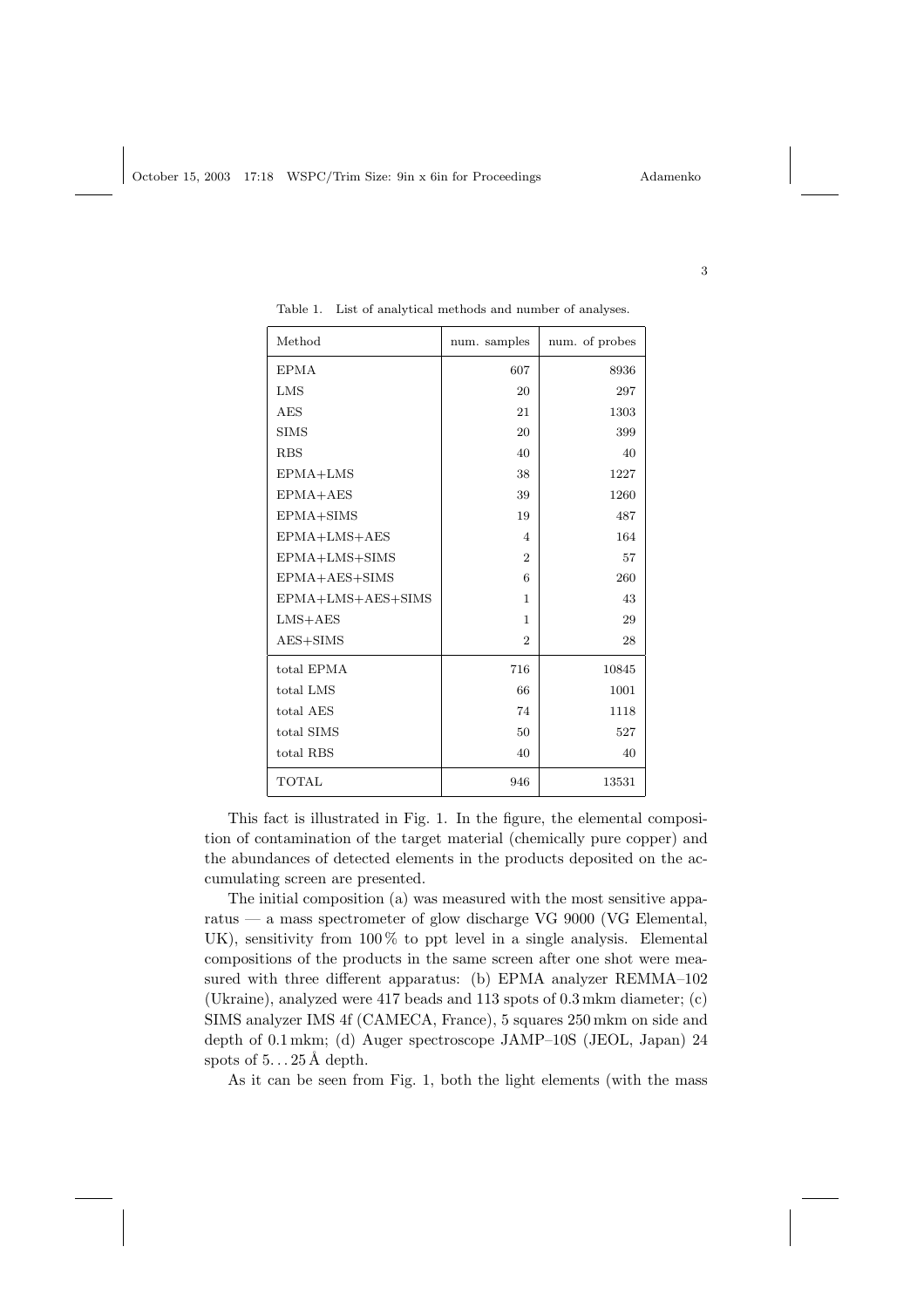

Figure 1. Elemental composition. (a) initial target material, (b),  $(c)$ ,  $(d)$  — products deposited on accumulating screen.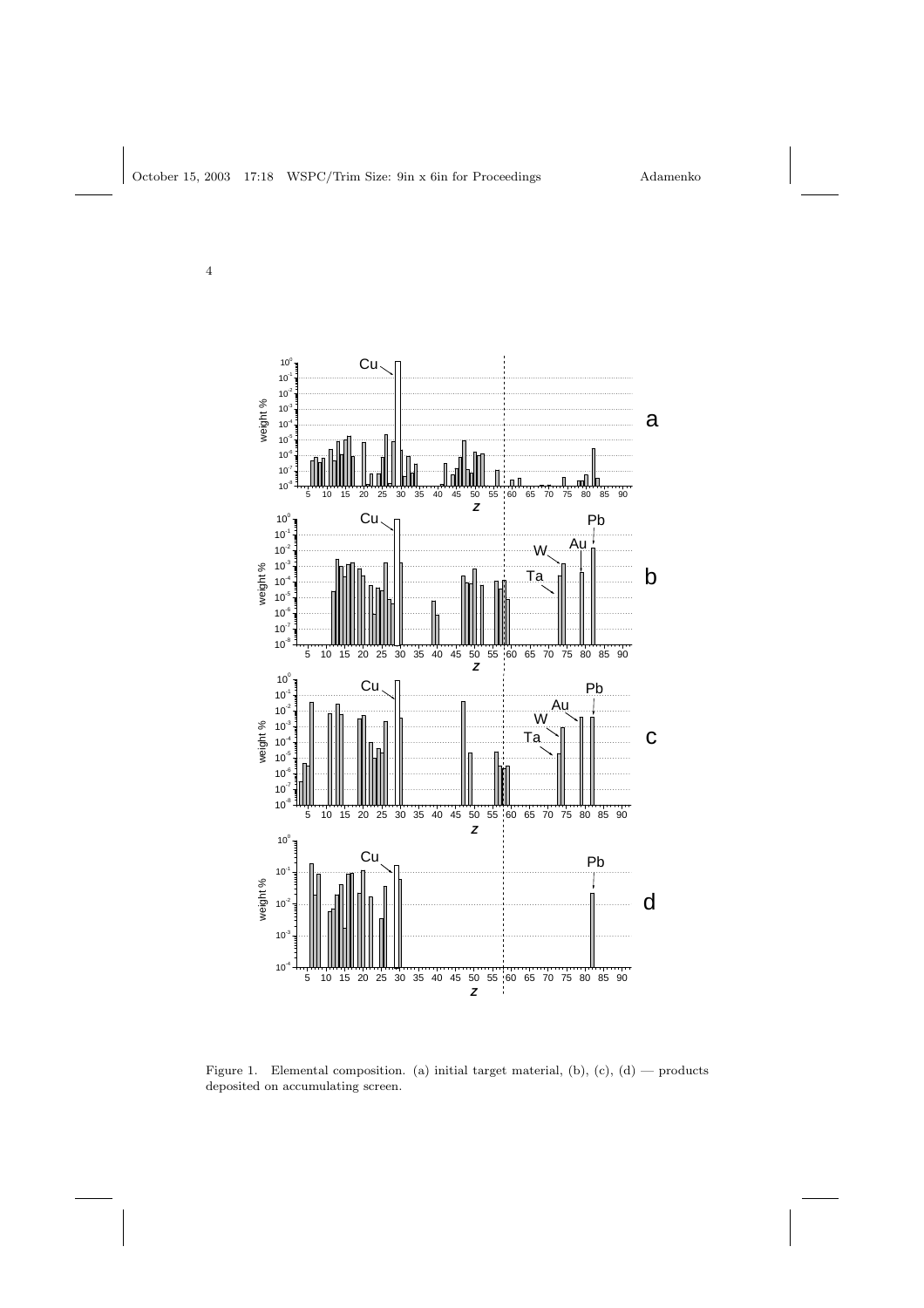October 15, 2003 17:18 WSPC/Trim Size: 9in x 6in for Proceedings Adamenko

number less than the initial copper) and the heavy ones are present in the products in quantities by a few orders of magnitude exceeding contamination in the initial material. It should be emphasized that the elements with atomic masses exceeding two masses of initial element (elements to the right of vertical dashed line on Fig. 1) were detected in considerable amounts.

From the above described measurements, the total number of atoms other than copper was estimated. These data are listed in Table 2.

As it can be seen from Table 2, the total number of generated atoms in a shot was  $1.6 \times 10^{18}$ , by four order of magnitude more than that of initial contamination.

The same estimation was derived from the 'marked target' experiments. The target for these experiments were fabricated from radioactive cobalt ( <sup>60</sup>Co). After a 'shot', the system activity (number of radioactive decays per second) decreased by the amount equal to transmutation of  ${}^{60}Co~10^{18}$  atoms into non–active elements — intensity of the  ${}^{60}Co$  spectral lines decreased while no line of other radioactive isotope appeared.

For clarification of the nucleosynthesis process, the isotopic composition of the products was analyzed. An incentive reason for this was the well– known fact that isotopic composition of any element is almost identical throughout the Solar system as determined by its evolution.<sup>a</sup> Only some meteorites formed at an early stage of the solar system evolution show a different isotopic composition (see, e.g.  $1,2$ ).

Analyses of the isotopic composition were done with two different methods, i.e., LMS and SIMS (see Table 1). As it was found out, most of the analyzed spots of an accumulating screen had isotopic composition varying from spot to spot.

Examples of the isotopic composition of some elements are presented in Fig. 2.

As it can be seen from this figure, the isotopic composition of the elements produced from the copper target, differs significantly from the natural composition.

Consequently, both the elemental and isotopic composition indicates on an artificial origin of the detected nuclei.

<sup>&</sup>lt;sup>a</sup>It is not valid for the isotopes of lead and some other elements being the final (stable) isotopes of a nuclear decay chain.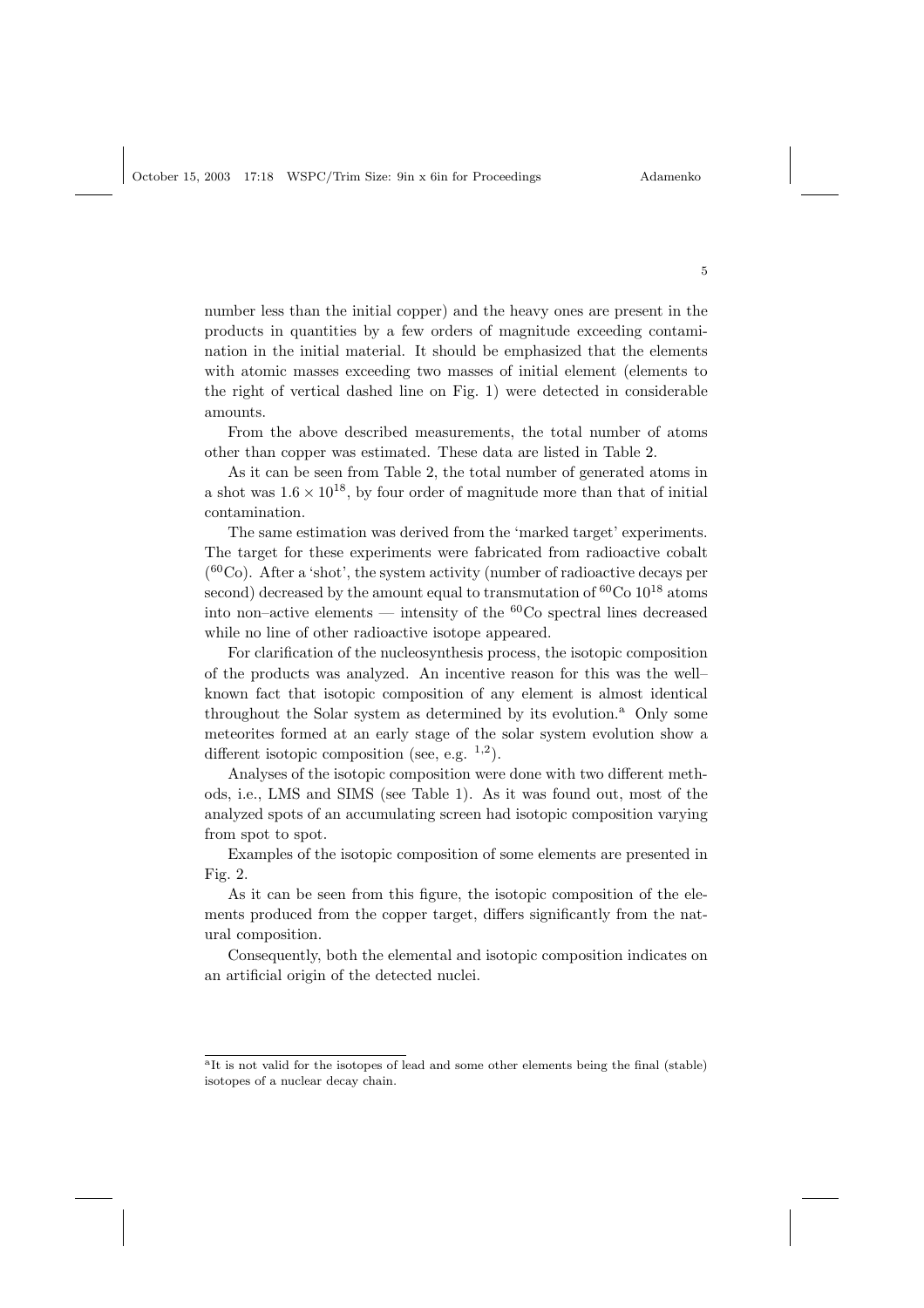

Figure 2. Isotopic composition of some elements measured with LMS (indicated) and SIMS (others). Natural composition is depicted with empty bars, after–shot one hatched bars.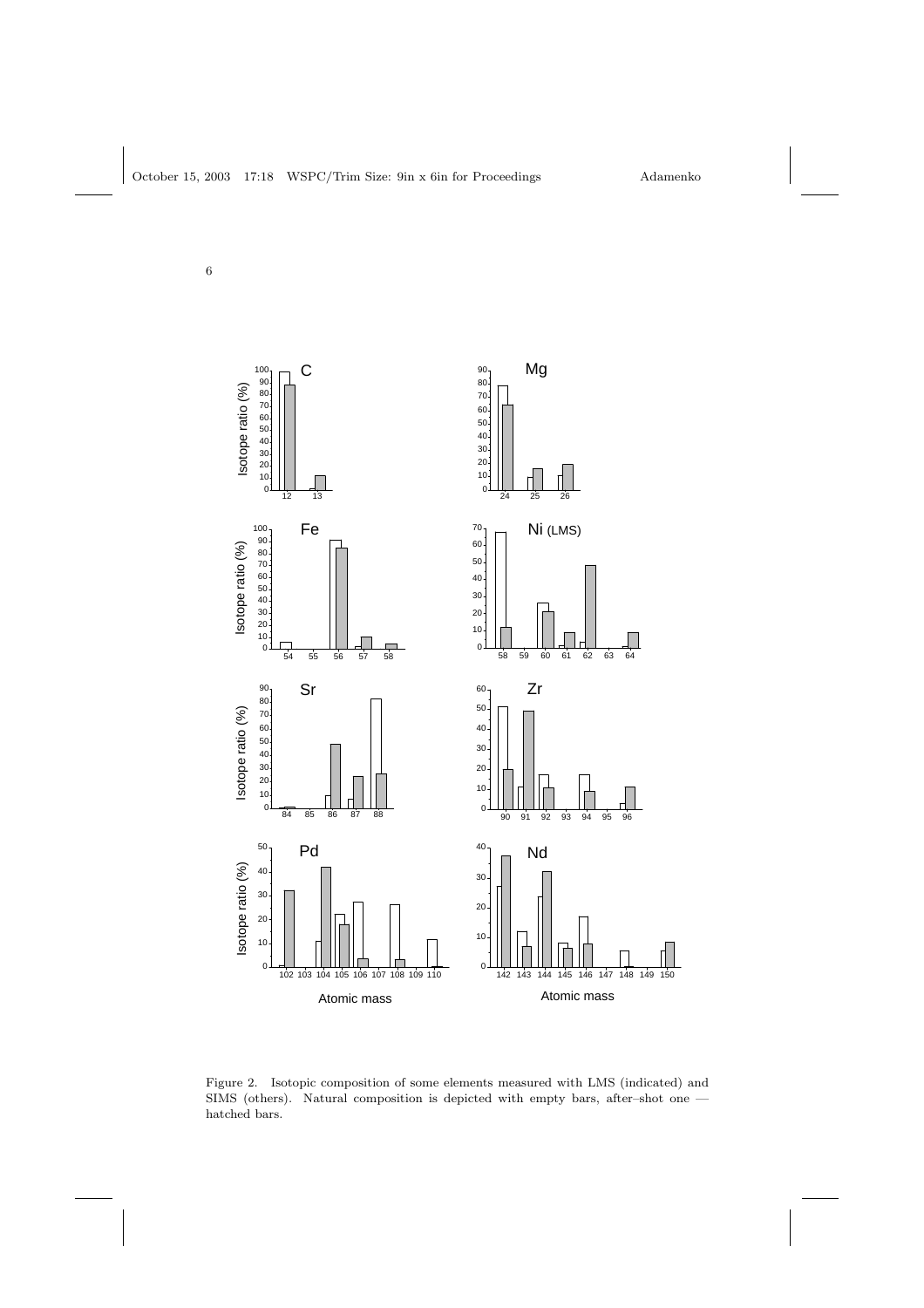|                  | accumulating screen. |                |               |  |
|------------------|----------------------|----------------|---------------|--|
| Element          | Ζ                    | Init Cu target | Accum. screen |  |
| Li               | 3                    | $5.1E + 10$    | $3.8E + 12$   |  |
| Be               | $\overline{4}$       | $3.2E + 10$    | $4.1 E + 13$  |  |
| $\boldsymbol{B}$ | $\overline{5}$       | $1.2E + 11$    | $2.2E+13$     |  |
| $\overline{C}$   | $\boldsymbol{6}$     | $4.1 E + 12$   | $2.6E + 17$   |  |
| N                | $\overline{7}$       | $3.3E + 09$    | $8.7E + 11$   |  |
| $\circ$          | 8                    | $1.3E + 09$    | $3.3E + 12$   |  |
| $\rm Na$         | 11                   | $3.2E + 12$    | $2.4E + 16$   |  |
| Mg               | 12                   | $9.1E + 11$    | $3.2E + 15$   |  |
| $\mathbf{Al}$    | 13                   | $2.2 E + 13$   | $3.8E + 17$   |  |
| Si               | 14                   | $2.5E + 12$    | $1.2E + 17$   |  |
| $\rm P$          | 15                   | $1.4E + 13$    | $2.0E + 16$   |  |
| S                | 16                   | $2.5E + 13$    | $1.2E + 17$   |  |
| Cl               | 17                   | $1.5E + 09$    | $1.4E + 17$   |  |
| $_{\rm K}$       | 19                   |                | $6.0E + 16$   |  |
| Ca               | 20                   | $4.9E + 12$    | $2.9E + 16$   |  |
| Ti               | 22                   | $8.7E + 10$    | $3.9E + 15$   |  |
| V                | 23                   | $7.9E + 09$    | $6.6E + 13$   |  |
| $_{\rm Cr}$      | 24                   | $1.3E + 11$    | $2.5E + 15$   |  |
| Mn               | 25                   | $1.2E + 12$    | $1.6E + 15$   |  |
| Fe               | 26                   | $3.9E + 13$    | $9.1 E + 16$  |  |
| Co               | 27                   | $2.8E + 10$    | $3.9E + 14$   |  |
| Ni               | 28                   | $1.5E + 13$    | $2.0E + 14$   |  |
| Zn               | 30                   | $2.7E + 12$    | $8.0E + 16$   |  |
| Y                | 39                   | $8.9E + 08$    | $2.0E + 14$   |  |
| Zr               | 40                   | $2.5E + 09$    | $2.8E + 13$   |  |
| Ag               | 47                   | $5.6E + 12$    | $3.7E + 16$   |  |
| Cd               | 48                   | $5.7E + 10$    | $2.2E + 15$   |  |
| In               | 49                   | $2.8E + 10$    | $1.9E + 15$   |  |
| Sn               | 50                   | $5.1E + 11$    | $1.6E + 16$   |  |
| Te               | 52                   | $3.4E + 11$    | $1.4E + 15$   |  |
| Ba               | 56                   | $1.5E+10$      | $2.4E + 15$   |  |
| La               | 57                   | $5.5E + 08$    | $7.2E + 14$   |  |
| Ce               | 58                   | $8.2E + 08$    | $2.5E + 15$   |  |
| Pr               | 59                   | $1.1 E + 09$   | $1.5E + 14$   |  |
| Ta               | 73                   | $4.0 E + 08$   | $4.2E + 15$   |  |
| W                | 74                   | $1.5E + 10$    | $2.3E + 16$   |  |
| Au               | 79                   | $8.0E + 09$    | $7.3E + 15$   |  |
| P <sub>b</sub>   | 82                   | $5.0E + 11$    | $2.0E + 17$   |  |
| <b>TOTAL</b>     |                      | $1.4E + 14$    | $1.6E + 18$   |  |

Table 2. Number of atoms in the surface layer of accumulating screen.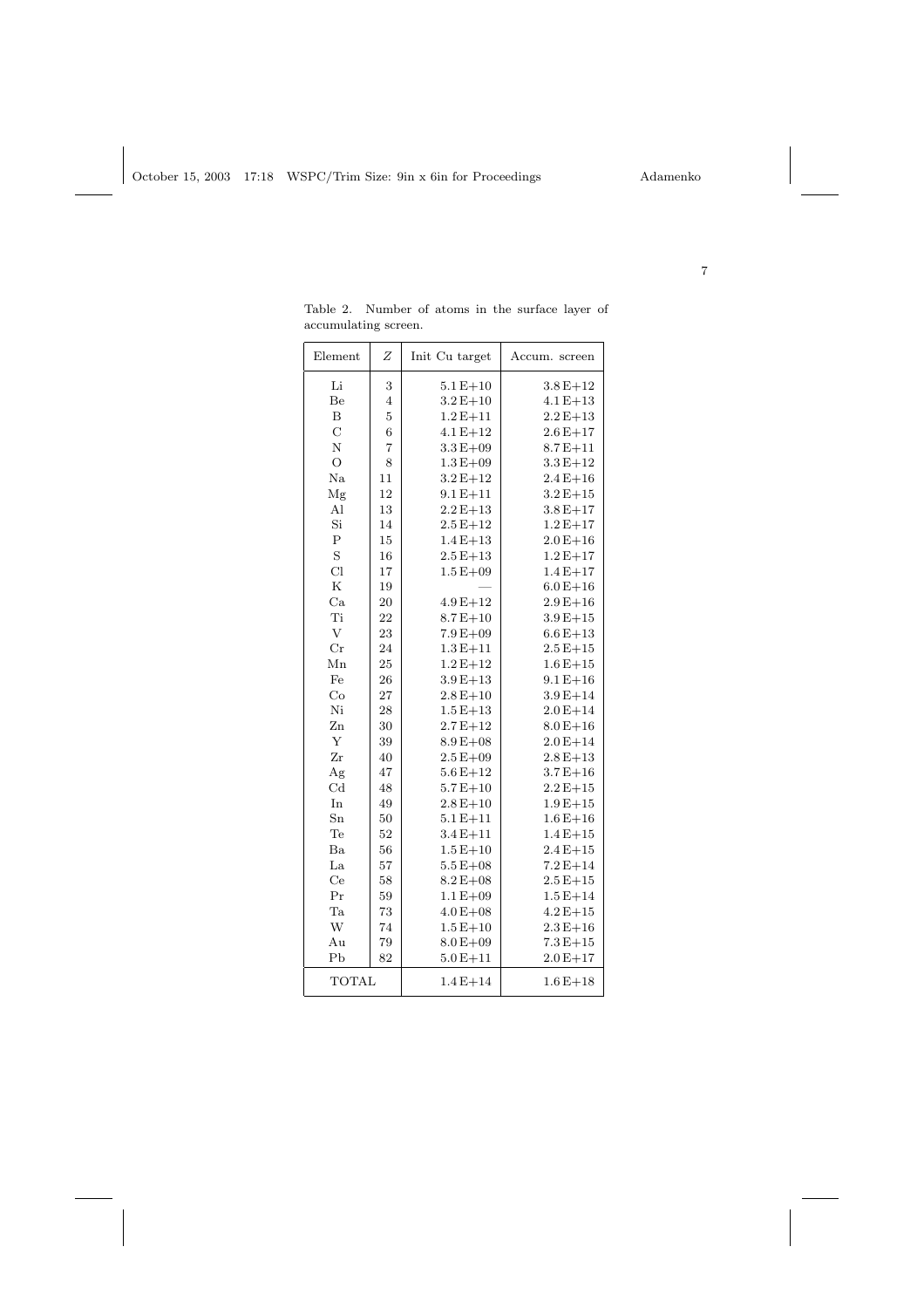#### 2. Production of superheavy elements

Presence of heavy elements (tantalum, tungsten, gold, and lead) among the products of nucleosynthesis from the copper target encouraged us to carry out experiments with heavier targets. In fact, since lead  $(A(\text{Pb}) = 207)$ was produced from the copper target  $(A(Cu) = 63, 65)$  then in similar way one should expect to get elements at the border of the periodic table and even beyond it if a target made from heavy elements is used.

These experiments with the platinum–bismuth targets were carried out. The results of analyses proved our expectations true: some spots on the accumulating screen revealed the presence of unidentified heavy elements just above the apparatus threshold of sensivity.

Then we returned to the copper target and used the same accumulating screen in multiple shots. This accumulating screen produced the lines of superheavy elements.

Typical mass spectra indicating on presence of the superheavy masses obtained with IMS 4f are presented in Fig. 3.

To identify the elemental composition of the accumulating screen surface, the Auger spectroscopy methods were used. The specific character of such analysis was caused by the problem of identification of the Auger peaks for the bulk set of the chemical elements present on the examined surface.

To identify the Auger peaks, the measurement was performed in a wide range of energies (30–3000 eV) to find out the ceiling Auger peaks in the range; the prolonged expositions (up to 3 hours) were also used to identify the low intensity peaks.

In the process of analysis, the unidentified peaks with the energies of 172, 527, 1096 eV, and a doublet 130 and 115 eV were registered. These peaks do not correspond to any of the catalogued peaks of chemical elements and can not be referred to any of the known artifacts.

Examples of the Auger spectra are presented in Fig. 4.

'Suspicious' samples were examined for presence of superheavy elements with the most direct method — Rutherford backscattering. Samples were irradiated with the beam of 27.6 MeV alpha–particles accelerated in U– 120 cyclotron (minute details are presented in  $3$ ). The energy spectrum of the scattered projectiles exhibited scattering centers corresponding to mass numbers in the range of 200–400 (a sample of spectra is presented in Fig. 5).

Thus, different methods of analysis detected the presence of unidentified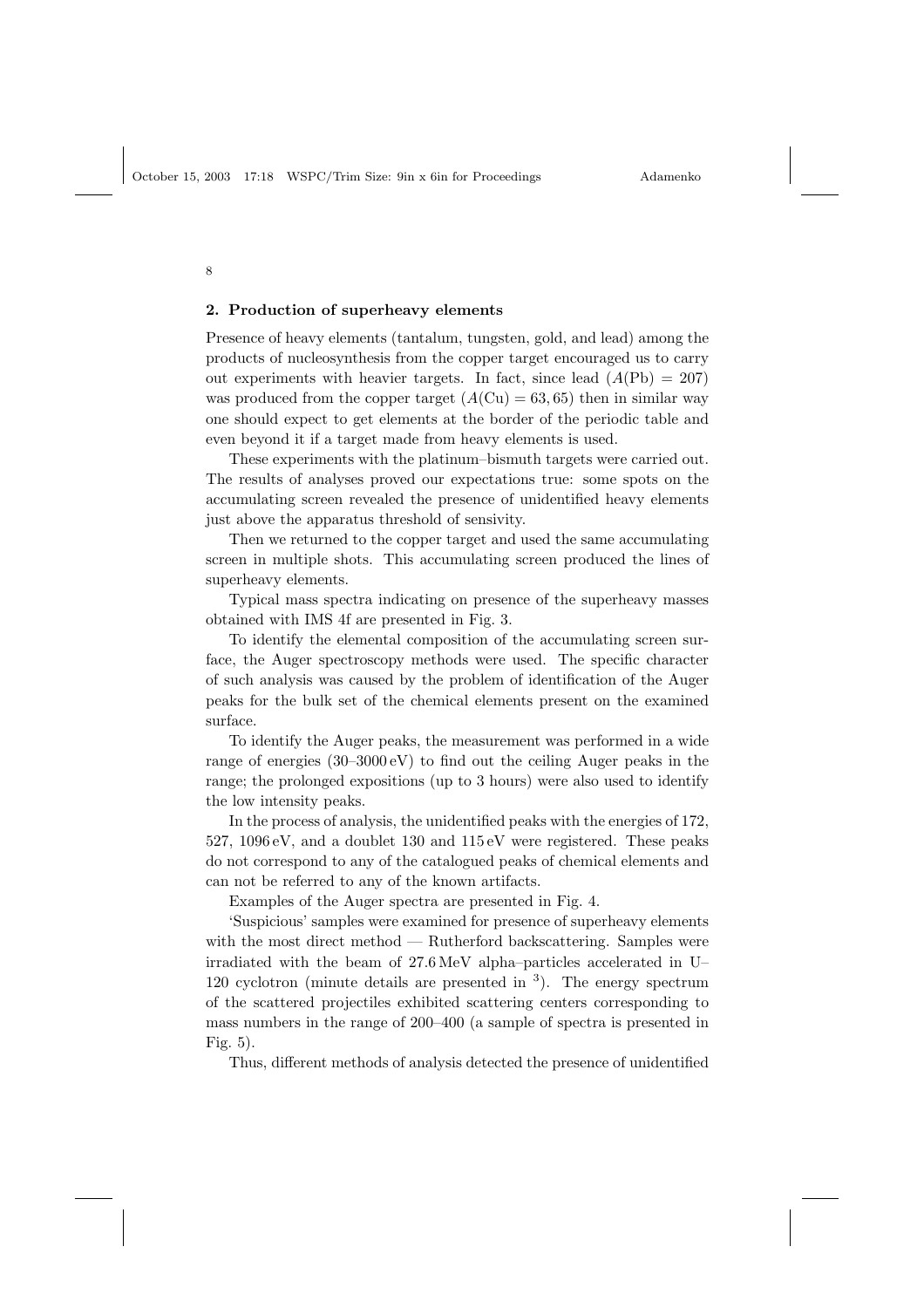

Figure 3. Mass spectra revealing presence of superheavy masses. (a) corresponds to a singe shot upon the platinum–bismuth target (copper screen), (b) 8 shots (copper targets, titanium screen), (c) 13 shots (copper targets, copper screen)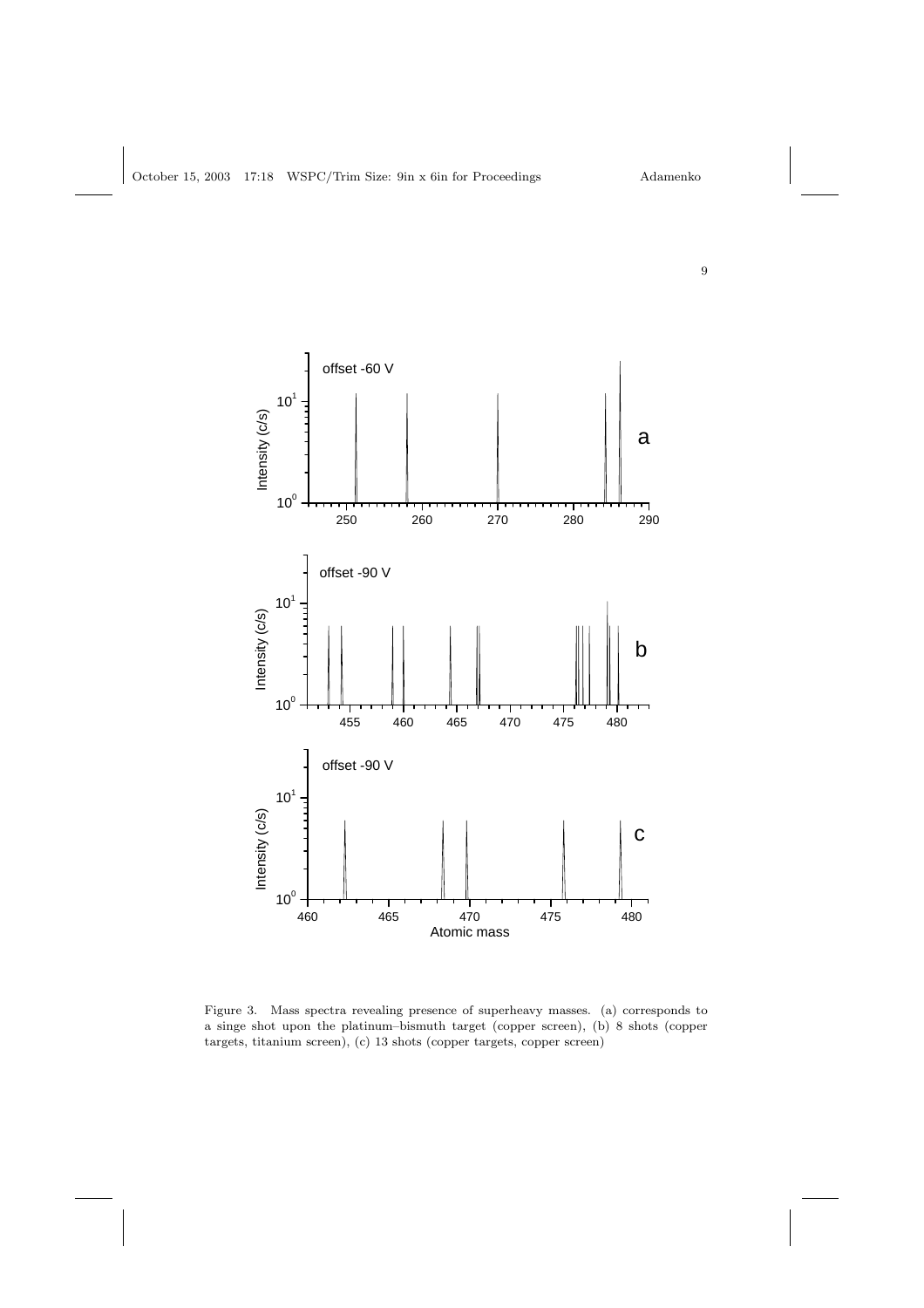

Figure 4. Sections of Auger spectra with unidentified peaks.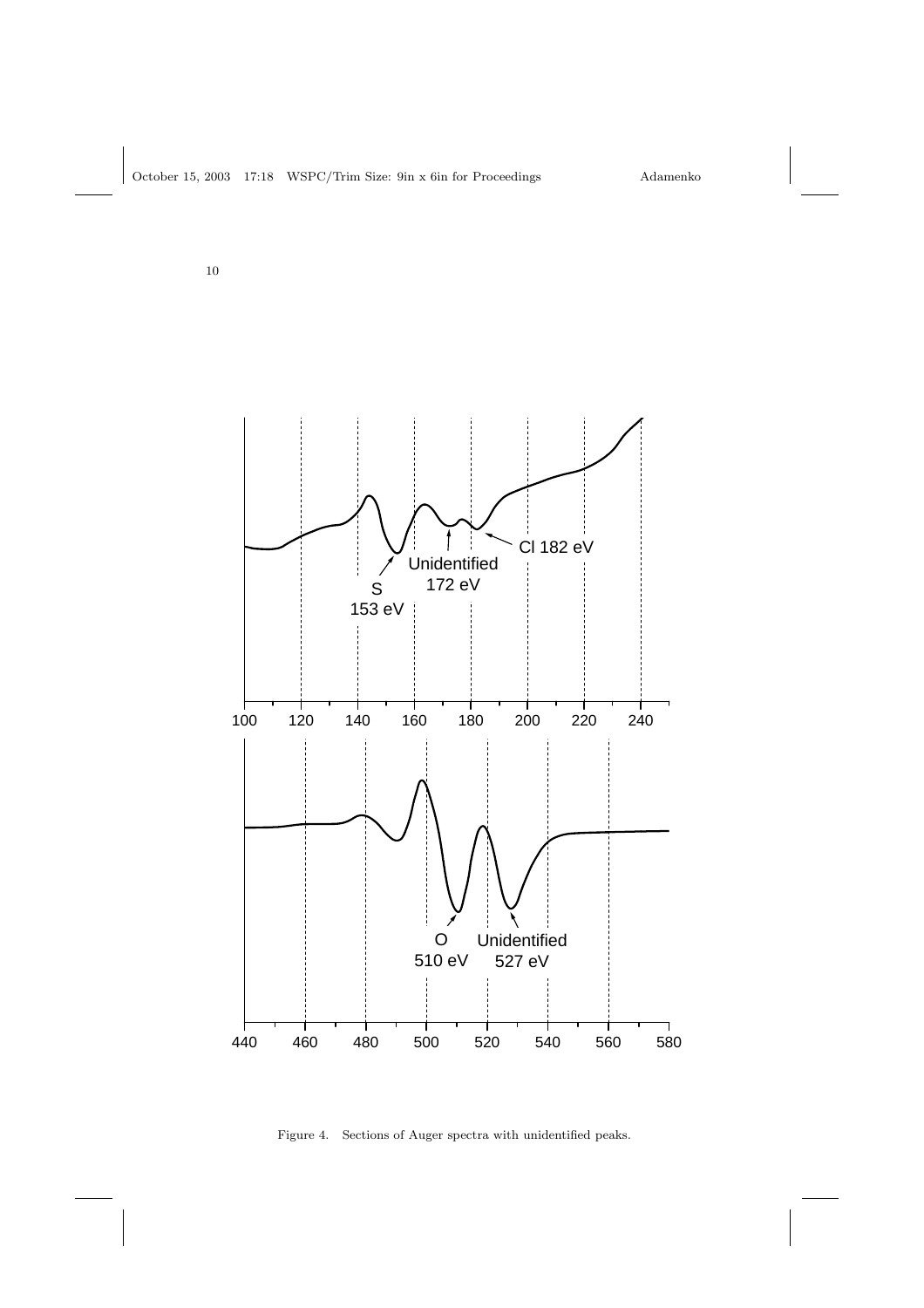

Figure 5. Raw Rutherford backscattering data, initial material (above) and after experiment (below).

superheavy elements among the products of nucleosynthesis in the heavy (lead, platinum, bithmus) targets.

# 3. Summary of results and discussion

Presented is the survey of experimental results of nucleosynthesis in the dynamically super compressed substance. The essence of results is as follows: